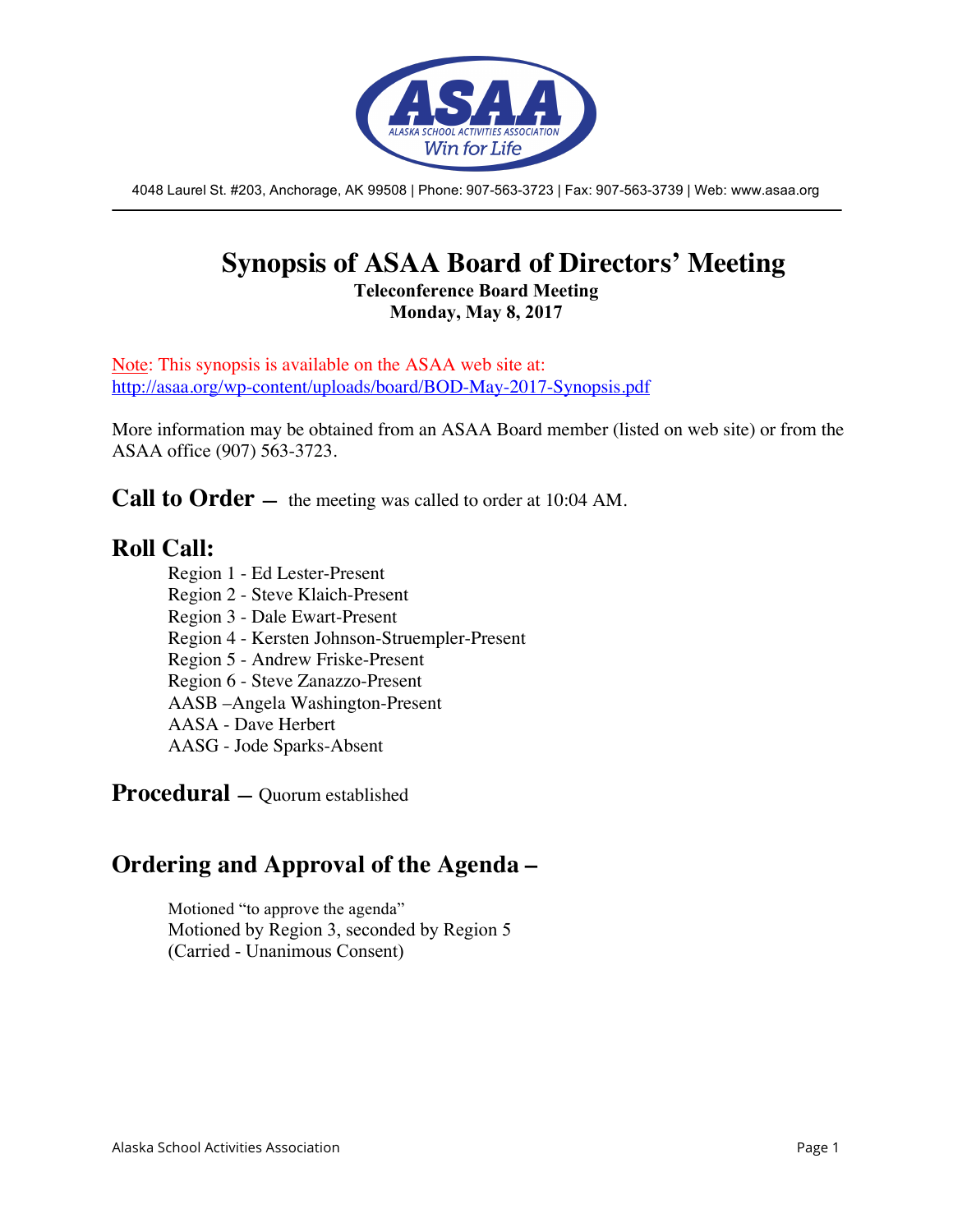

**Action Items and Board Directives –** The Board of Directors took action as follows:

➣ **ASAA and AASG FY18 Budget :** motioned to adopt the ASAA and AASG Budgets as presented by the Executive Director.

Motioned "to approve the agenda" Motioned by Region 5, seconded by Region 1 (Carried - Unanimous Consent)

➣ **Region 6 Gold Lifetime Pass:** motioned to approved the Gold Lifetime pass

Motioned by Region 1, seconded by Region 4 (Carried - Unanimous Consent)

➣ **Division II Wrestling Berth** took action revise the allocation of wrestling berths to

Denali Conference 2, Northern Conference 2, Great Alaska 2, Sockeye 2, Southeast 3, Katchamak 3, with 2 "at large" berth to be selected using Trackwrestling and the State Seeding Criteria

Motioned by Region 1, seconded by Region 5 (Carried - Unanimous Consent)

➣ **World Language Declamation Date:** motioned to change the date of the World Language Declamation to March 3, 2018.

Motioned by Region 3, seconded by Region 4 (Carried - Unanimous Consent)

➣ **Juneau Co-op Request:** motioned to allow Juneau Douglas High School to co-op with Thunder Mt. High School for the activities of DDF, Tennis and Wrestling

Motioned by Region 5, seconded by Region 3 (Carried - Unanimous Consent)

**➣ Fairbanks Northstar Borough Co-op Request:** motioned to allow students attending Effie Kokrine High School and Hutchison High School to participate in team sports not offered by Effie Kokrine High School and Hutchison High School, at the school for which their home is zoned.

Motioned by Region 4, seconded by Region 3 (Carried - Unanimous Consent)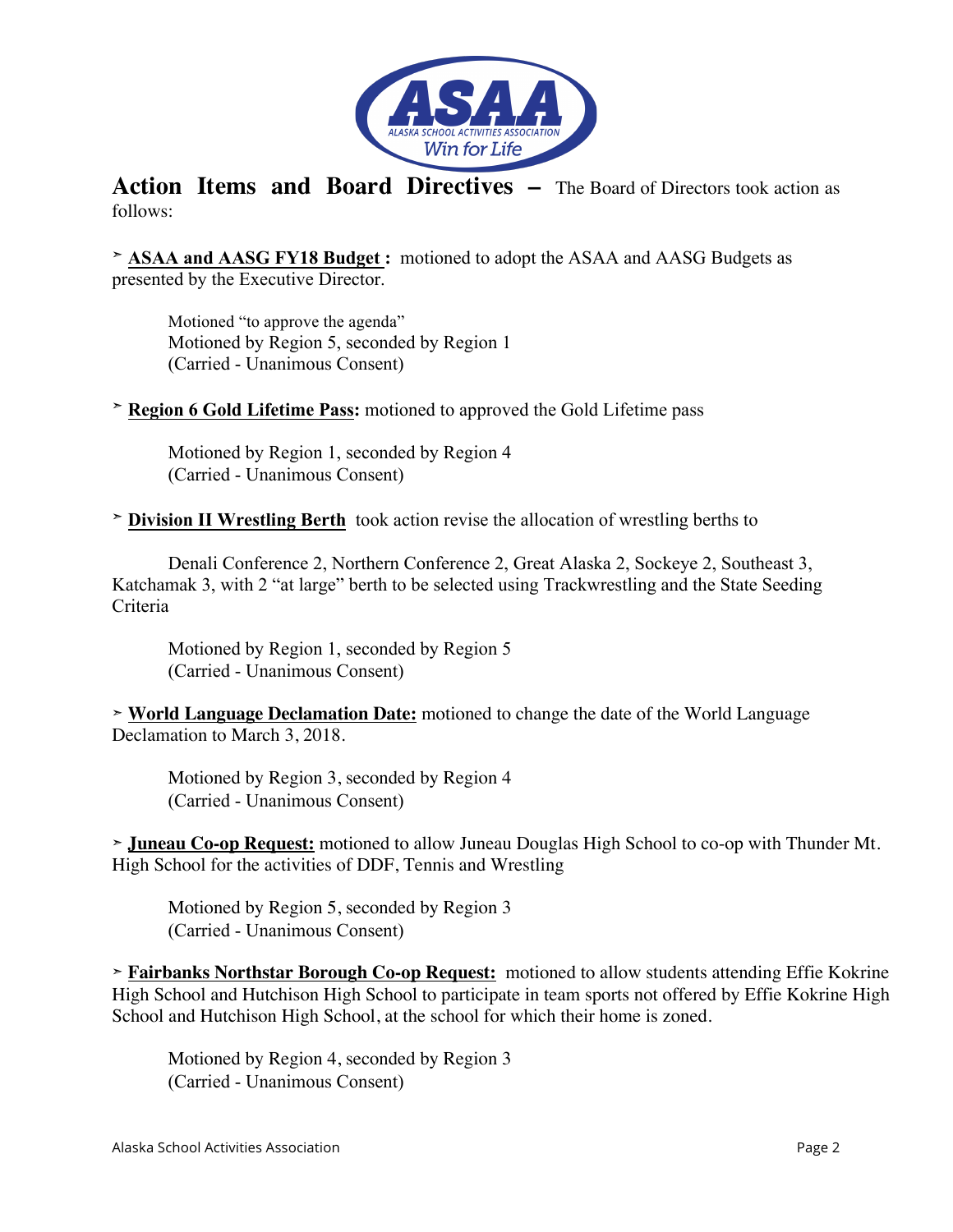

➣ **School Membershiop Request:** motioned to accept Our Lady of the Valley Catholic School for membership and place the new school into Region 2.

Motioned by Region 2, seconded by Region 5 (Carried - Unanimous Consent)

**Discussion Items –** The BOD discussed the following items:

➣ **Wrestling Seed Criteria:** discussed the need to determine the order of the new wrestling seeding criteria. A poll of wrestling coaches did not reach consensus, so several option will be sent out for comment. The Board will make the final decision during the October 2017 meeting.

➣ **Soccer Berths:** discussed the allocation of berth for the new soccer division. Board members will speak to their member school for input and to determine if any would wish to "opt-up". The Board will then determine the berth number and allocations during the October 2017 meeting